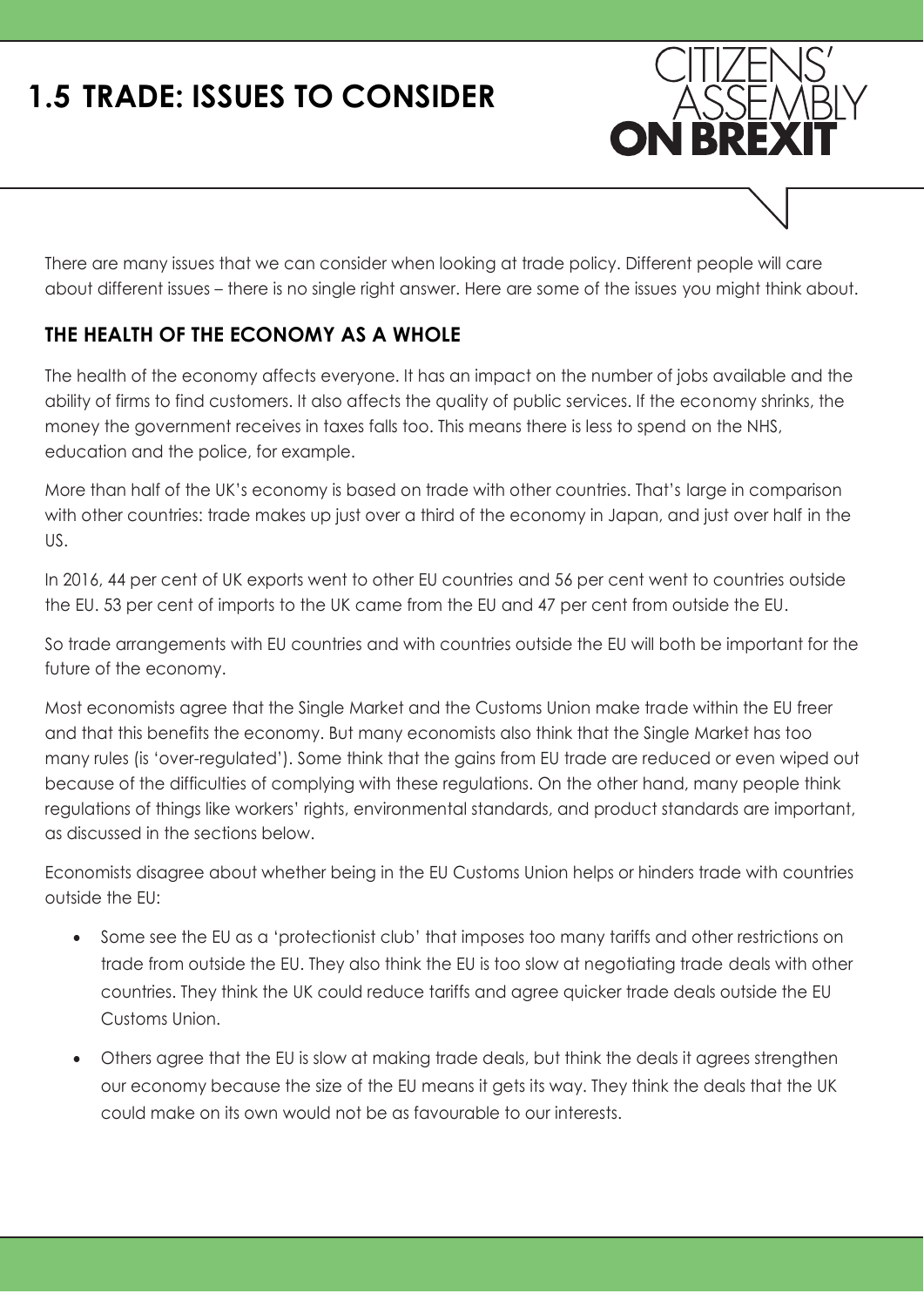## **EFFECTS ON PARTICULAR SECTORS OF THE ECONOMY**

Decisions on trade policy have different effects on different parts of the economy. It is worth remembering that services make up 79 per cent of the UK economy and 45 per cent of our exports, while goods make up 21 per cent of the economy and 55 per cent of exports. Trade agreements can prioritise different sectors within goods and services. Here are three examples.

#### **The Financial Sector**

The financial sector is a major part of the British economy: it accounts for about 8 per cent of the UK economy, 3.4 per cent of jobs and about 10 per cent of UK exports. The main financial centre is the City of London, but Edinburgh, Leeds, and other places also have many jobs in financial services.

The UK exports much more in financial services than it imports. British companies have taken advantage of the 'passporting rights' agreements that allow companies in the EU to offer financial services in other EU countries. Experts agree that losing these passporting rights would damage the financial sector in the UK. But they disagree on how great the damage would be.

#### **Agriculture**

Agriculture could be strongly affected by any trade deal, as tariffs are an important part of agricultural trade. For example, the EU charges tariffs on imports from countries outside the EU of 4.5 per cent on potatoes, 10.4 per cent on leeks, and 13.6 per cent on broccoli. Tariffs on different types of beef are often between 70 and 100 per cent.

If the UK leaves the EU without doing a trade deal:

- The EU will almost certainly impose these tariffs on UK food exports to the EU. That would have a significant impact, as currently two thirds of the UK's agricultural food exports go to the EU and it would be expensive to transport perishable products further afield.
- The UK could decide to impose the same tariffs, which would protect UK food producers but put up prices for consumers. Alternatively, the UK could decide not to impose tariffs, at least on some products. That would increase the competition that farmers face from outside the EU, but it would reduce prices for consumers.

Both the UK government and the EU say they want a trade deal so that tariff-free trade between the UK and the EU can continue.

#### **Manufacturing**

Manufacturing goods account for about 10 per cent of the UK economy, and 45 per cent of UK exports. In 2015, just over half of manufactured exports went to the EU.

Carmakers (one of the largest manufacturing exporters), aerospace and pharmaceuticals industries have in the past few months demanded that the UK stay in the Customs Union for as long as possible. These industries have complex supply chains. Their components often cross the border between the UK and other EU countries several times before final products assembled. If the UK is not in a customs union with the EU, there will be extra red tape and costs every time these goods cross the border.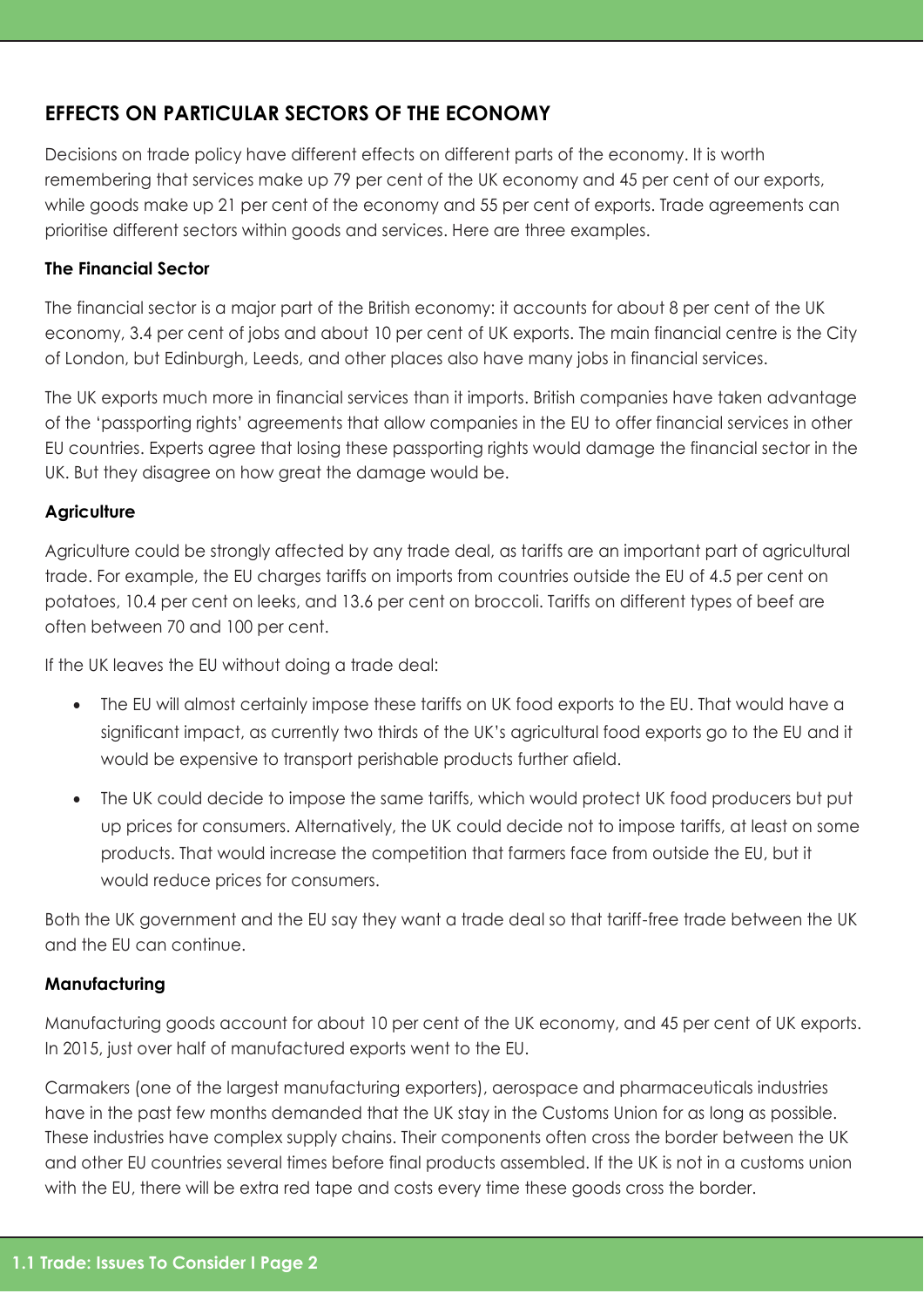On the other hand, many manufacturers are concerned about too much regulation within the EU. They would prefer a more limited trade deal with less 'red tape' and lower costs. Many manufacturers would also like the UK to be able to make its own trade deals with countries outside the EU. And they would like the UK to reduce tariffs on imports of raw materials in order to make these cheaper.

#### **JOBS**

The government estimates that around 3.3 million jobs, out of a total of 33.8 million across the UK, are linked to exports to other EU countries. Just over 1 million of these jobs are in manufacturing, 2 million are in services, and 150,000 are in other areas. These 3 million jobs don't all depend on EU membership: trade with EU countries will continue, but the type of trade deal will affect the level and type of trade.

Many economists think having a looser trading arrangement with the EU will cost jobs overall. But others think less red tape and freer trade with countries outside the EU could increase jobs in the long run.

## **WORKERS' RIGHTS**

As noted above, some people criticise 'EU red tape', saying that over-regulation makes it more costly to do business and that this harms the economy as a whole. But other people argue that most of these regulations do things that people value.

One area of regulation is workers' rights. Many of our current protections for workers are underpinned by EU laws. That includes things like equal pay for women, working hours, rights to holiday pay, rights to maternity pay and maternity leave, protection for pregnant workers, and protection for agency workers.

Some people worry that, if the UK can make its own rules, governments might be tempted into a 'race to the bottom' on such rules in order to compete in global markets. They fear this could happen even if most British people want to keep the existing protections.

Other people argue that it should be for the UK to decide its own rules after Brexit. If people want to keep the current rules, they can vote for a government that wants the same. They also point out that the UK's rules are already sometimes stronger than the minimum requirements set by the EU. For example, while the EU guarantees 14 weeks of maternity leave, the UK provides for 52 weeks.

## **THE ENVIRONMENT**

Another area of regulation is environmental protection. At the moment, the rules of the Single Market require the UK to follow a wide range of environmental standards, for example, on vehicle emissions, the efficiency of electrical appliances, the use of pesticides, and the content and disposal of packaging. If it leaves the Single Market, the UK will have more freedom to change these regulations.

As with workers' rights, some people think this freedom would be a good thing. They might think there is too much regulation in the EU, or that EU regulations are often badly designed.

Others would welcome the freedom because they think the UK should decide these matters for itself. They don't necessarily want policy to change.

Others worry that UK governments might be tempted to weaken environmental standards so that British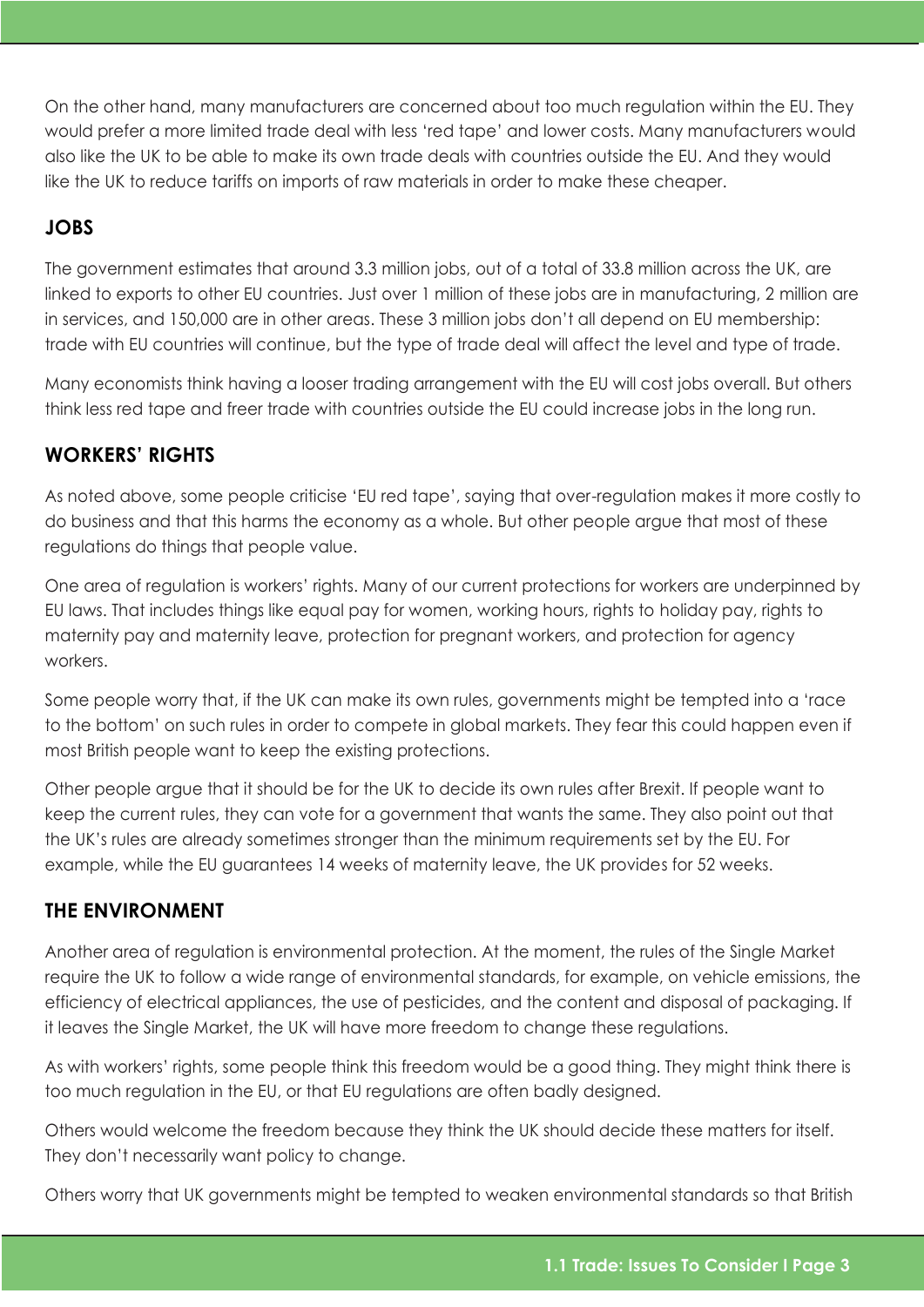companies are more competitive in global markets. They think this could be bad for the environment in the UK and bad for efforts to tackle climate change.

## **EFFECTS ON PARTICULAR NATIONS AND REGIONS**

Different regions in the UK depend on trade with the EU – both imports and exports – in different ways. For example:

- Two thirds of goods exported from Wales go to the EU. This is the highest proportion of any part of the UK. The North East and Northern Ireland also have relatively high shares of exports to the EU.
- Northern Ireland has the highest share of goods imported from the EU (73 per cent). The North East, South East, West Midlands and East also receive relatively high levels of imports from the EU.

## **THE IRISH BORDER**

The status of the border between Northern Ireland and the Republic of Ireland – particularly whether customs checks are required or not – matters not just for the economy, but also for the future of community relations in Northern Ireland. The disappearance of the physical border in recent years has helped to reduce tensions between the nationalist and unionist communities. The return of border controls could reverse this progress.

Everyone wants to avoid a so-called 'hard border' in Ireland. That is possible if the UK stays in the Customs Union. How far it will be possible if the UK leaves the Customs Union is not clear.

# **THE UK'S ABILITY TO MAKE ITS OWN LAWS**

Being in the Single Market and the Customs Union limits the ability of the UK government and parliament to decide our own rules. The EU does not decide on all issues. For example, the UK is free to decide for itself on most tax policy, as well as big questions such as how much to spend on healthcare, education and other public services. But the EU does set many rules or minimum standards, particularly trade rules, workers' rights, product standards and environmental standards.

Many people would like the UK to have more control over these issues. They believe the UK should be a sovereign nation that makes its own decisions. They also think the UK will be better at making rules for the good of the UK.

Other people think the UK is better off agreeing common rules with other EU countries, because that helps trade and cooperation. The UK has a say at the moment in shaping the rules of the Single Market, because it is a member of the EU. They also say that, even if we leave the Single Market, we will still have to follow many of its rules, because the EU is such an important trading partner.

# **THE ROLE OF THE EUROPEAN COURT OF JUSTICE (ECJ)**

The European Court of Justice (ECJ) is the body that decides whether the countries in the Single Market are following the rules or not. The post-Brexit role of the ECJ in the UK is contentious.

The UK government says that the ECJ should not make rulings applying directly to the UK after Brexit. But EU negotiators say they want the ECJ to make decisions on trade disputes between the EU and the UK